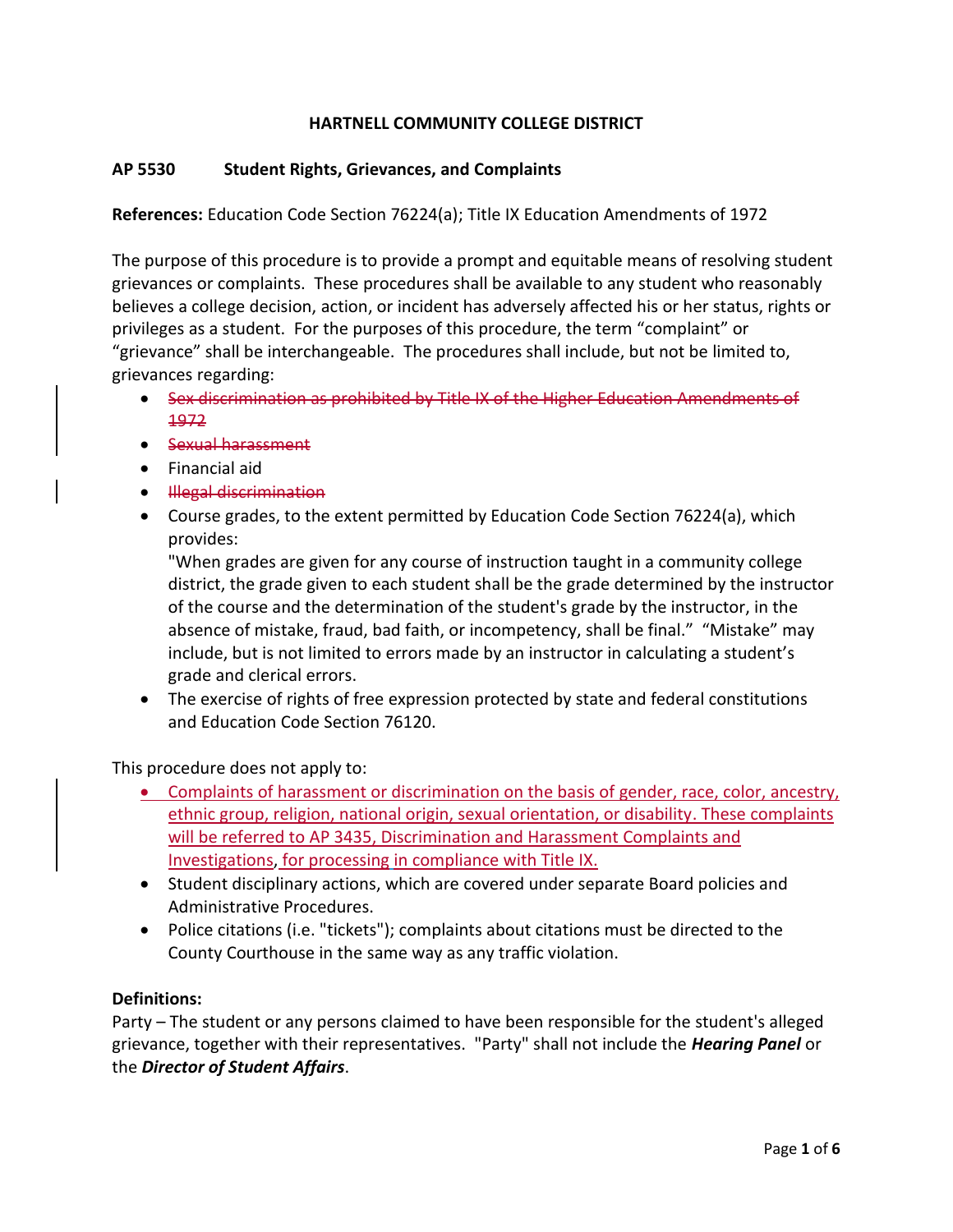# Superintendent/President – The *Superintendent/President* or a designated representative of the *Superintendent/President*.

Student – A currently enrolled student, a person who has filed an application for admission to the college, or a former student. A grievance by an applicant shall be limited to a complaint regarding denial of admission. Former students shall be limited to grievances relating to course grades to the extent permitted by Education Code Section 76224(a).

Respondent – Any person claimed by a grievant to be responsible for the alleged grievance.

Day – Unless otherwise provided, day shall mean a day during which the college is in session and regular classes are held, excluding Saturdays and Sundays.

Informal Resolution – Each student who has a grievance shall make a reasonable effort to resolve the matter on an informal basis prior to requesting a grievance hearing, and shall attempt to solve the problem with the person with whom the student has the grievance, that person's immediate supervisor, or the local college administration.

## *STEP 1 – INFORMAL RESOLUTION*

The *Superintendent/President* has appointed the *Vice President of Student Affairs and/or the Director of Student Affairs* to assist students in seeking a resolution by informal means.

Informal meetings and discussion between persons directly involved in a grievance are essential at the outset of a dispute and should be encouraged at all stages. An equitable solution should be sought before persons directly involved in the case have stated official or public positions that might tend to polarize the dispute and render a solution more difficult. At no time shall any of the persons directly or indirectly involved in the case use the fact of such informal discussion, the fact that a grievance has been filed, or the character of the informal discussion for the purpose of strengthening the case for or against persons directly involved in the dispute or for any purpose other than the settlement of the grievance.

Any student who believes he/she has a grievance shall file a **Student Grievance Form** with the *Director of Student Affairs* within *ten (10)* days of the incident on which the grievance is based, or *ten(10)* days after the student learns of the basis for the grievance, whichever is later. The Statement of Grievance must be filed whether or not the student has already initiated efforts at informal resolution, if the student wishes the grievance to become official. Within five (5) days following receipt of the Grievance Form, the *Director of Student Affairs* shall advise the student of his or her rights and responsibilities under these procedures, and assist the student, if necessary, in the final preparation of the Grievance Form. The Student Grievance Form is available on the college web site and through the Office of Student Life.

# *STEP 2 – REQUEST FOR GRIEVANCE HEARING AND HEARING PANEL*

If there is no informal resolution of the complaint which is satisfactory to the student, the student shall have the right to request a grievance hearing.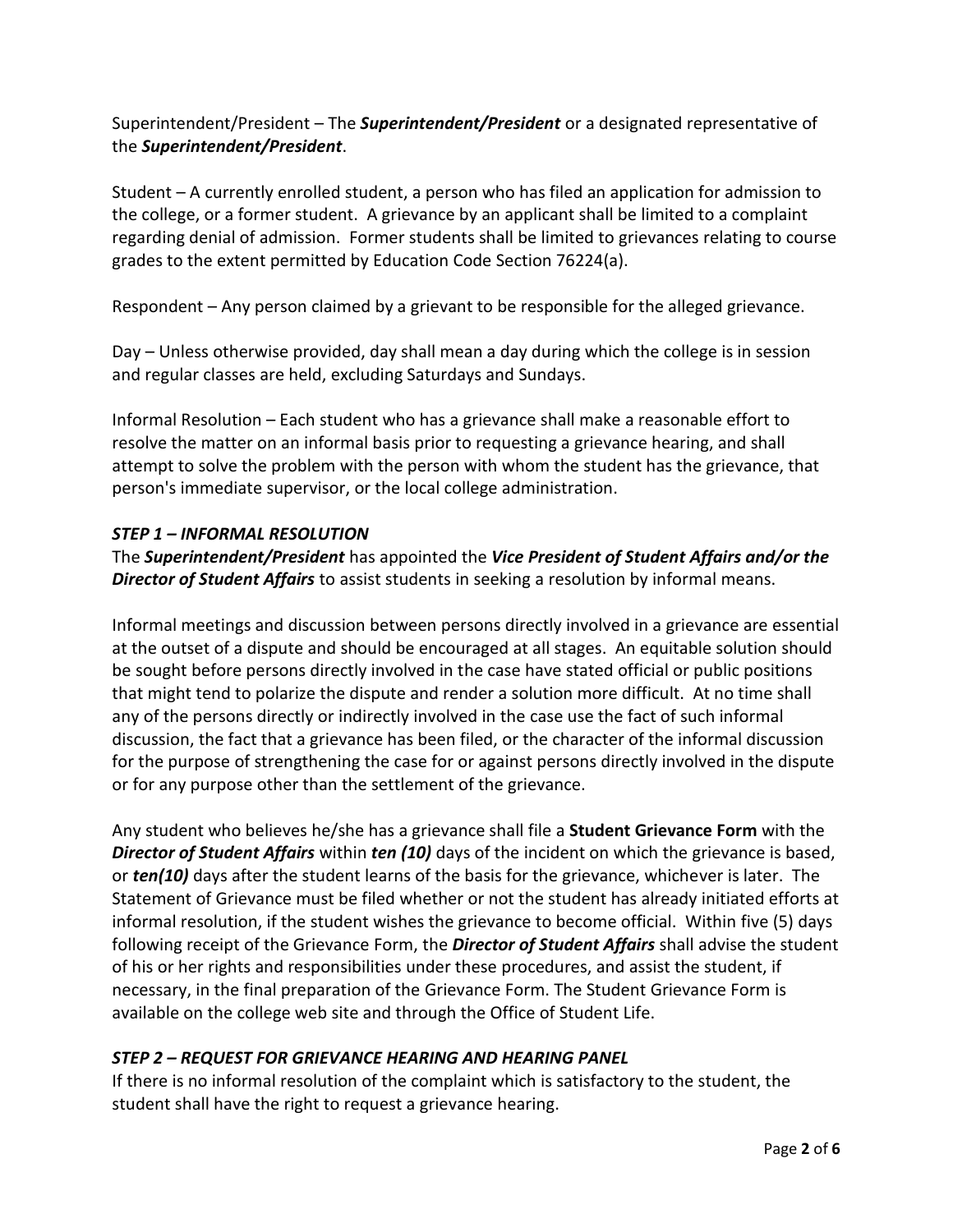**Request for Grievance Hearing –** Any request for a grievance hearing shall be filed on a *Request for Grievance Hearing Form* within *ten (10)* days after the informal resolution process has been completed. The Request for Grievance Hearing Form is available on the college web site and through the Office of Student Life.

*Hearing Panel***:** The *Superintendent/President* shall at the beginning of each semester, including any summer session, establish a standing panel of *fifteen (15)* members of the college community, including **five (5)** students, **five (5)** faculty members and **five (5)** administrators, from which one or more *Hearing Panel***s** may be appointed. A *Hearing Panel* shall be constituted in accordance with the following:

- It shall include *one (1)* student, one *(1)* instructor, and *one (1)* college administrator selected from the panel described above.
- No person shall serve as a member of a *Hearing Panel* if that person has been personally involved in any matter giving rise to the grievance, has made any statement on the matters at issue, or could otherwise not act in a neutral manner. Any party to the grievance may challenge for cause any member of the hearing committee prior to the beginning of the hearing by addressing a challenge to the *Superintendent/President* who shall determine whether cause for disqualification has been shown. If the *Superintendent/President* feels that sufficient ground for removal of a member of the committee has been presented, the *Superintendent/President* shall remove the challenged member or members and substitute a member or members from the panel described above. This determination is subject to appeal as defined below.
- The *Director of Student Affairs* shall sit with the *Hearing Panel* but shall not serve as a member nor vote. The *Director of Student Affairs* shall coordinate all scheduling of hearings, shall serve to assist all parties and the *Hearing Panel* to facilitate a full, fair and efficient resolution of the grievance, and shall avoid an adversary role.

# *STEP 3 – HEARING PANEL PROCEDURES*

Within *ten (10)* days following receipt of the request for grievance hearing, the *Superintendent/President* shall appoint a *Hearing Panel* as described above, and the *Hearing Panel* shall meet in private and without the parties present to select a chair and to determine on the basis of the Grievance Form whether it presents sufficient grounds for a hearing.

The determination of whether the Grievance presents sufficient grounds for a hearing shall be based on the following:

- The statement contains facts which, if true, would constitute a grievance under these procedures;
- The grievant is a student as defined in these procedures, which include applicants and former students;
- The grievant is personally and directly affected by the alleged grievance;
- The grievance was filed in a timely manner;
- The grievance is not clearly frivolous, clearly without foundation, or clearly filed for purposes of harassment.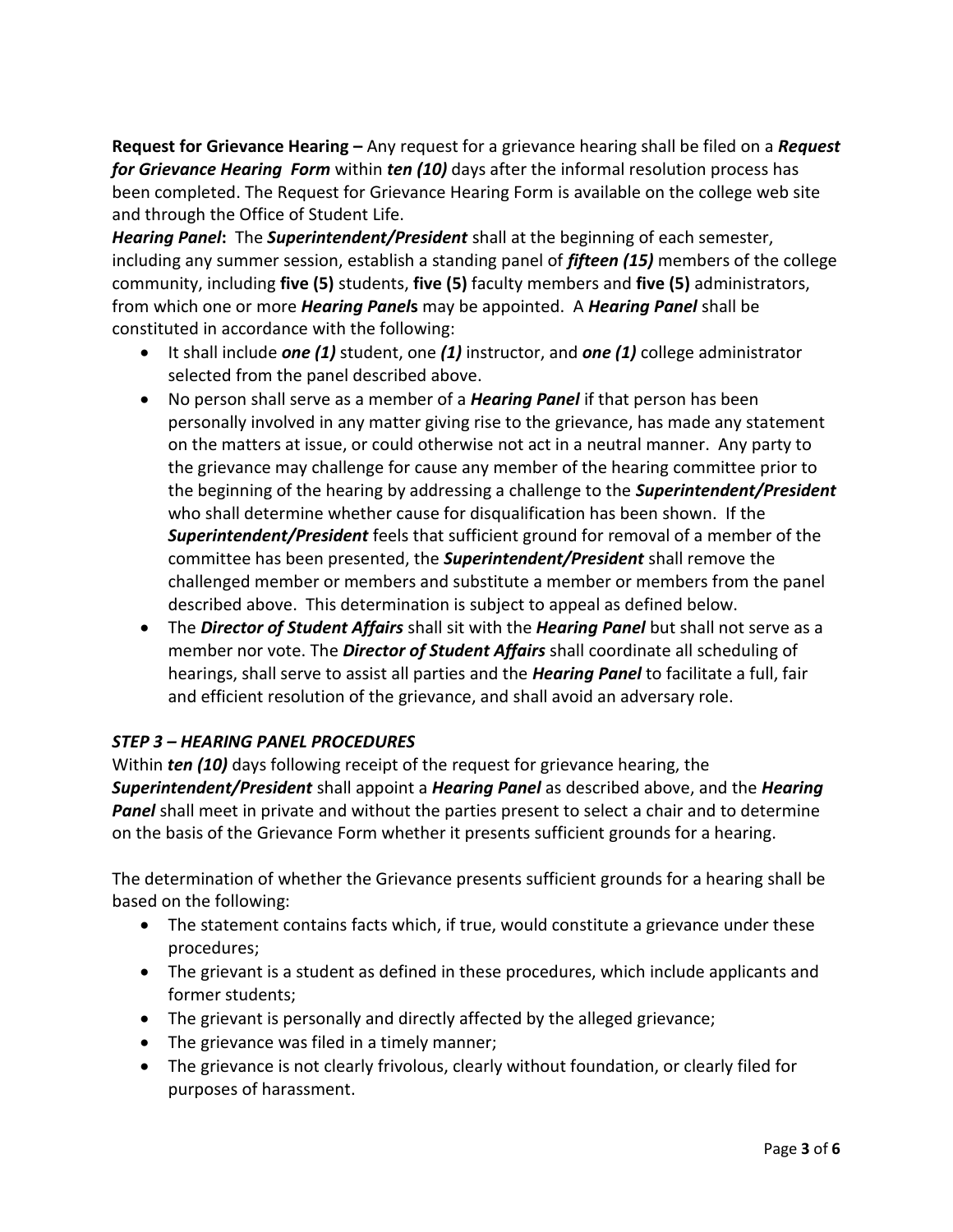If the grievance does not meet each of the requirements, the *Hearing Panel* chair shall notify the student in writing of the rejection of the Request for a *Hearing Panel*, together with the specific reasons for the rejection and the procedures for appeal. This notice will be provided within *ten (10)* days of the date the decision is made by the *Hearing Panel*.

If the Request for a *Hearing Panel* satisfies each of the requirements, the *Director of Student Affairs* shall schedule a grievance hearing. The hearing will begin within *ten (10)* days following the decision to grant a Grievance Hearing. All parties to the grievance shall be given not less than *five (5)* days' notice of the date, time and place of the hearing.

#### **Hearing Procedure**

The decision of the *Hearing Panel* chair shall be final on all matters relating to the conduct of the hearing unless there is a vote of a majority of the other members of the panel to the contrary.

The members of the *Hearing Panel* shall be provided with a copy of the grievance and any written response provided by the respondent before the hearing begins.

Each party to the grievance may call witnesses and introduce oral and written testimony relevant to the issues of the matter.

Formal rules of evidence shall not apply. Any relevant evidence shall be admitted.

Unless the *Hearing Panel* determines to proceed otherwise, each party to the grievance shall be permitted to make an opening statement. Thereafter, the grievant(s) shall make the first presentation, followed by the respondent or respondents. The grievant(s) may present rebuttal evidence after the respondent'(s) evidence. The burden shall be on the grievant(s) to prove by substantial evidence that the facts alleged are true and that a grievance has been established as specified above.

Each party to the grievance may represent himself/herself, and may also have the right to be represented by a person of his/her choice; except that a party shall not be represented by an attorney unless, in the judgment of the *Hearing Panel*, complex legal issues are involved. If a party wishes to be represented by an attorney, a request must be presented not less than *seven (7)* days prior to the date of the hearing. If one party is permitted to be represented by an attorney, any other party shall have the right to be represented by an attorney. The hearing committee may also request legal assistance through the *Superintendent/President* any legal advisor provided to the hearing committee may sit with it in an advisory capacity to provide legal counsel but shall not be a member of the panel nor vote with it.

Hearings shall be closed and confidential unless all parties request that it be open to the public. Any such request must be made no less than *five (5)* days prior to the date of the hearing.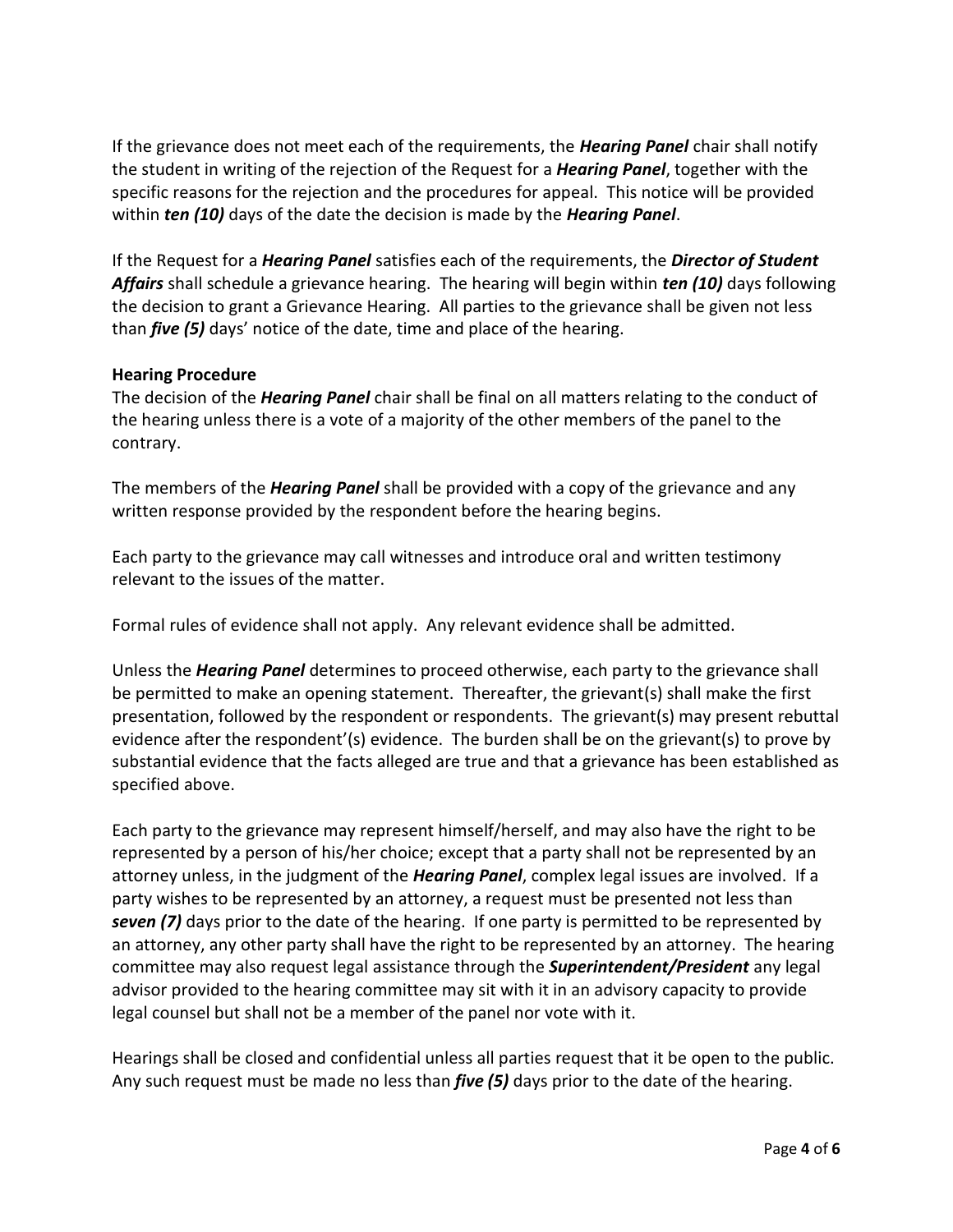In a closed hearing, witnesses shall not be present at the hearing when not testifying, unless all parties and the committee agree to the contrary.

The hearing shall be recorded by the *Director of Student Affairs* either by tape recording or stenographic recording, and shall be the only recording made. No witness who refuses to be recorded may be permitted to give testimony. In the event the recording is by tape recording, the *Hearing Panel* Chair shall, at the beginning of the hearing, ask each person present to identify themselves by name, and thereafter shall ask witnesses to identify themselves by name. The tape recording shall remain in the custody of the District, either at the college or the District office, at all times, unless released to a professional transcribing service. Any party may request a copy of the tape recording.

All testimony shall be taken under oath; the oath shall be administered by the *Hearing Panel* Chair. Written statements of witnesses under penalty of perjury shall not be used unless the witness is unavailable to testify. A witness who refuses to be tape recorded shall be considered to be unavailable.

## *STEP 4 – GRIEVANCE DECISION*

Within *10 (ten)* days following the close of the hearing, the *Hearing Panel* shall prepare and send to the *Superintendent/President* a written decision. The decision shall include specific factual findings regarding the grievance, and shall include specific conclusions regarding whether a grievance has been established as defined above. The decision shall also include a specific recommendation regarding the relief to be afforded the grievant, if any. The decision shall be based only on the record of the hearing, and not on matter outside of that record. The record consists of the original grievance, any written response, and the oral and written evidence produced at the hearing.

*Superintendent/President*'s Decision: Within *ten (10)* days following receipt of the *Hearing Panel*'s decision and recommendation(s), the *Superintendent/President* shall send to all parties his/her written decision, together with the Hearing Committee's decision and recommendations. The *Superintendent/President* may accept or reject the findings, decisions and recommendations of the Hearing Committee. The factual findings of the Hearing Committee shall be accorded great weight; and if the *Superintendent/President* does not accept the decision or a finding or recommendation of the Hearing Committee, the *Superintendent/President* shall review the record of the hearing, and shall prepare a new written decision which contains specific factual findings and conclusions. The decision of the *Superintendent/President* shall be final, subject only to appeal as provided below.

Appeal: Any appeal relating to a *Hearing Panel* decision that the Statement of Grievance does not present a grievance as defined in these procedures shall be made in writing to the *Superintendent/President* within *ten (10)* days of that decision. The *Superintendent/President* shall review the Statement of Grievance and Request for Grievance Hearing in accordance with the requirements for a grievance provided in these procedures, but shall not consider any other